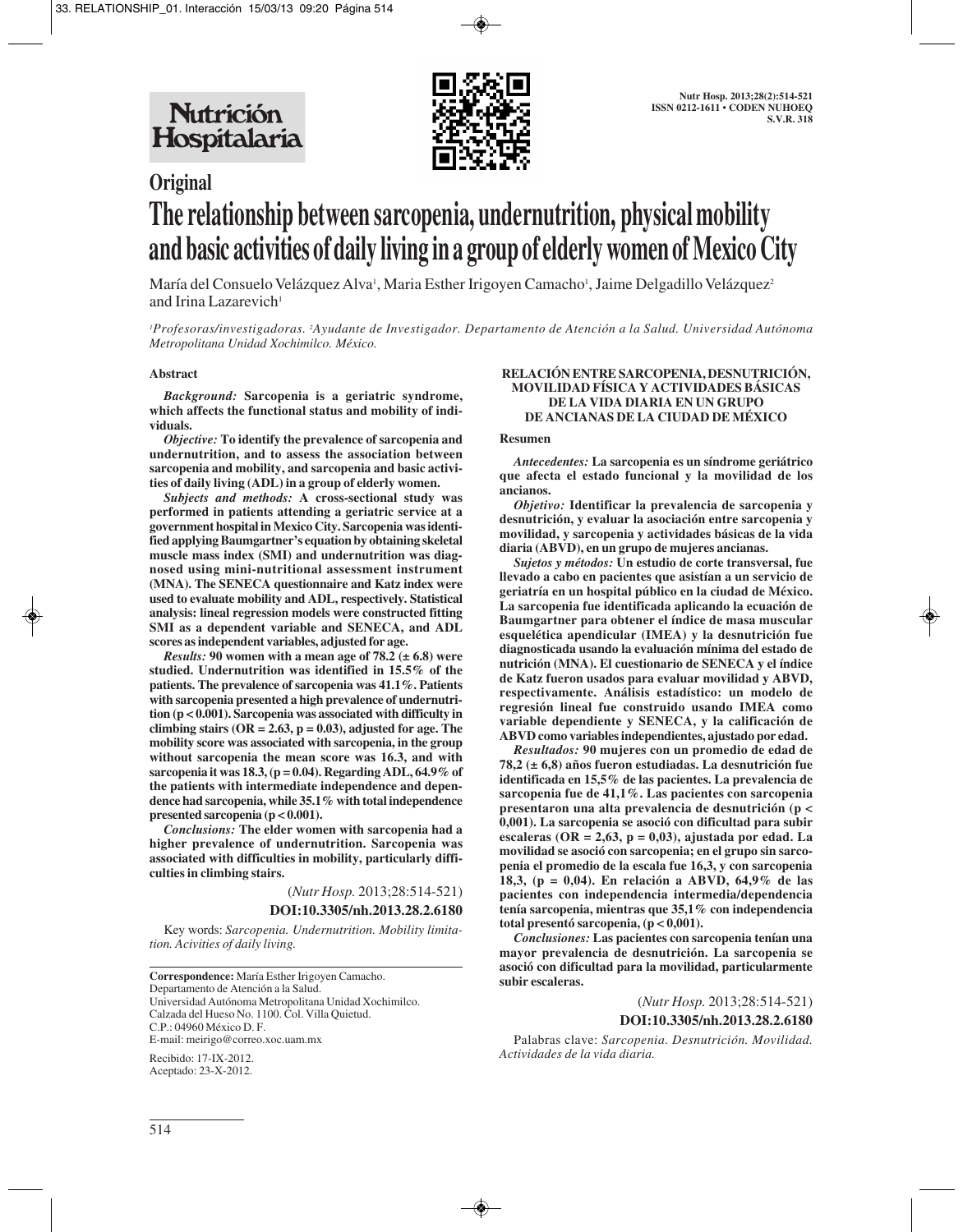### **Abbreviations**

ADL: Activities of daily living. ASM: Appendicular skeletal muscle mass. BMI: Body mass Index. CC: Calf circumference. EWGSOP: European Working Group on Sarcopenia in Older People. MNA: Mini-Nutritional Assessment.

MAMC: Mid-arm muscle circumference. MUAC: Mid-upper arm circumference. SENECA: Survey in European on Nutrition and the Elderly: a Concerted Action (Physical Mobility).

 $SMI$  (kg)/height<sup>2</sup> (m<sup>2</sup>): skeletal muscle mass index.

# **Introduction**

Sarcopenia is a common clinical condition among elderly people. It is a syndrome characterized by progressive and generalized loss of skeletal mass, strength, and muscle function.<sup>1</sup> Sarcopenia is associated with weakness, loss of independence, disability, higher risk of falls, and also, a decrease in quality of life.2,3,4 The significant clinical impact of sarcopenia and its high costs both direct and indirect that this condition generates, in an aging society, emphasizes the need of health care systems to focus on this geriatric syndrome.5-7

The epidemiological data available indicates that the prevalence of sarcopenia varies widely, this variation is not only related to the population being studied, but also for the diagnostic criteria that is selected by the researchers.5-7 The study known as Rosetta, compared the muscle mass distribution of young versus elderly people and it was one of the first reports that showed a decrease in skeletal muscle mass with aging.8 Data from this study has been used as a reference for defining the cut-off point of the skeletal muscle mass index (SMI), which is the value of SMI corresponding to  $<$  2 SD in young adults.9 Considering the results of the Rosetta study, Baumgartner et al., 9 developed an equation to estimate both the appendicular skeletal muscle mass (ASM) and the relative appendicular skeletal muscle mass index  $[ASM (kg)/height (m<sup>2</sup>)]$ . The decline in SMI is associated with the reduction of muscle strength, which in turn is a good predictor of functionality.10 Skeletal muscle mass is a vital tissue that must be preserved, particularly in the elderly, in order to avoid serious consequences in the nutritional and health status of this group.<sup>11,12</sup> Clinical and epidemiological studies have shown that there is a decrease in food intake in older adults; they eat less and have a poor diet, which increases the risk of undernutrition.12 A negative feedback mechanism takes place and undernourished elders become sick more often, and sick elders become undernourished with greater frequency.13 The prevalence of undernutrion is higher in institutionalized elderly patients as compared with communitydwelling elders.14 In Mexico, undenutrition in elderly

people is a common finding in hospital settings.15,16 Only a few studies on sarcopenia have considered the association of this condition with undernutrition, mobility, and activities of daily living (ADL).17 The aim of this study was to identify the prevalence of sarcopenia and undernutrition, and to assess the association between sarcopenia and mobility, as well as sarcopenia and ADL in a group of Mexican elderly women.

# **Materials and methods**

A cross sectional study was carried out in patients attending a geriatric outpatient service of a government public hospital in southern Mexico City. Female patients, over sixty years of age, who attended regular medical appointments, were included consecutively; 33 patients with moderate or severe cognitive impairment were excluded, and eight patients refused to participate in the study, they stated that they did not have enough time to answer the survey questionnaire.

# *Anthropometry*

Body measurements: weight, height, skinfolds, and circumferences [mid-upper arm, waist, hip, calf, and mid-arm muscle circumference (MAMC)] were performed, according to standardized and recommended procedures and techniques.18 A scale with integrated stadiometer (Soehnle model 7731), fiberglass tape (SECA), skinfold caliper (Lange, Cambridge Scientific Industries, Inc.) were used to obtain the anthropometric data from the participants. Two standardized nutritionists performed the measurements.

# *Handgrip strength*

Dynamometry was taken in triplicate with a mechanical dynamometer *(Takei Ltd., Tokyo, Japan)*. The measurement was taken from the dominant hand and performed with the arm extended while the patient was standing. The average value of the two highest readings was calculated.

# *Sarcopenia*

To identify the presence of sarcopenia the equation developed by Baumgartner et al.,<sup>9</sup> was applied. The appendicular skeletal muscle mass equation, [(ASM  $(kg) = 0.2487$ (weight) + 0.0483 (height) - 0.1584 (hip circumference) +  $0.0732$  (dynamometry) + 2.5843  $(Sex) + 5.8828$ ] was calculated; subsequently, the ASM values were divided by height  $(m<sup>2</sup>)$  to obtain the skeletal muscle mass index (SMI). Based on Baumgartner criteria, the SMI cut-off point to define sarcopenia was  $<$  5.45 kg/m<sup>2</sup>, for females.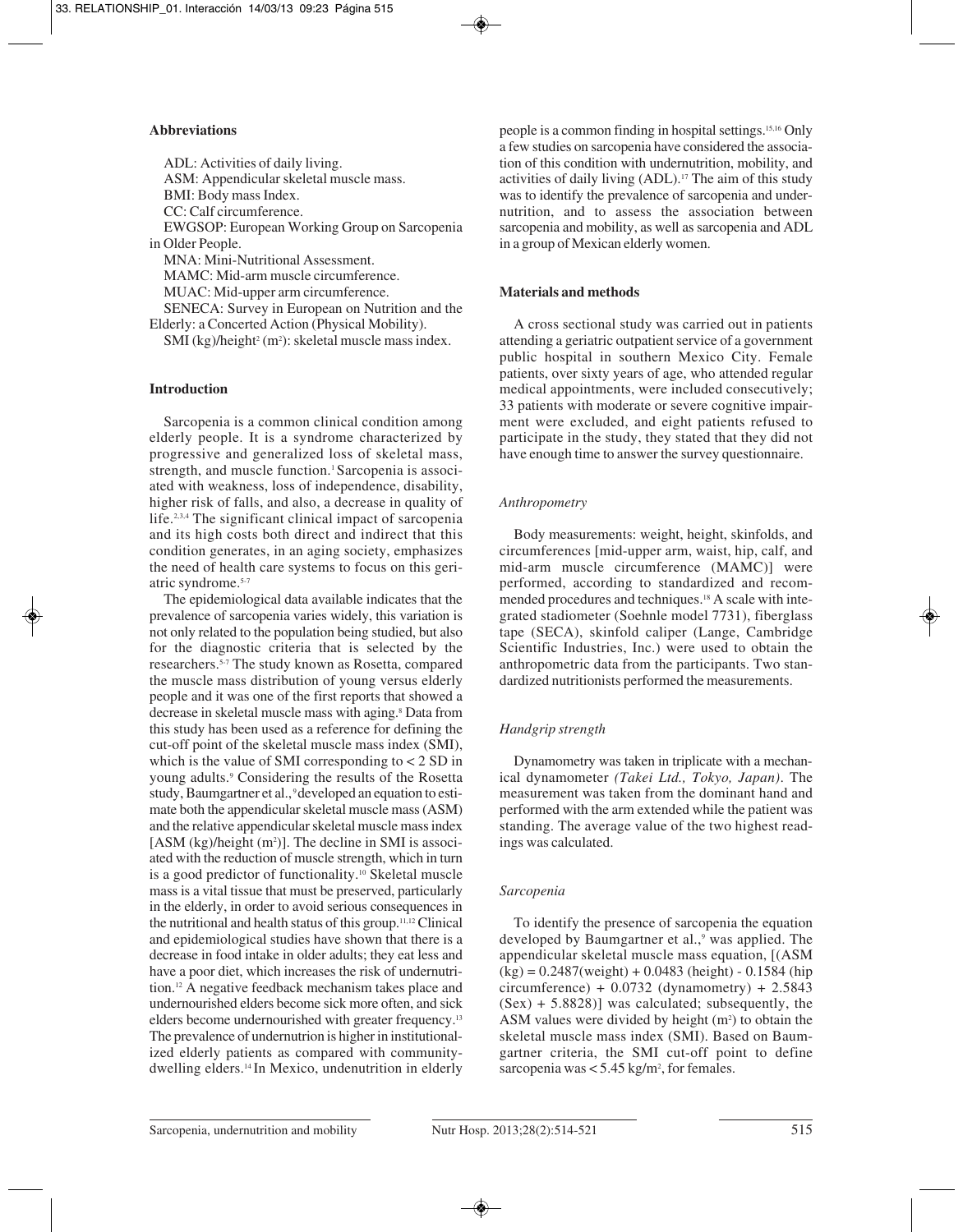#### *Nutritional assessment*

The nutritional status was assessed using the mini nutritional assessment (MNA) instrument.19

### *Physical mobility*

To evaluate mobility, the study guide recommended by Euronut-SENECA was used. This instrument included the following actives: crossing a room, rising from a chair, getting into and out of bed, lying down, climbing stairs, lifting or carrying a weight over 3.0 kg and kneeling or crouching.20 Each one of these items had two possible answers according to the degree of difficulty that the participant had: 1) Can do it and 2). Cannot do it. In reference to the total mobility scores, the values obtained for each question were added and the patients were classified into two categories: 1) Good/intermediate physical performance (score 0-14) and 2) Physical disability (score 15-28).<sup>21</sup>

#### *Activities of daily living*

Katz's scale<sup>22</sup> was used to assess basic activities of daily living (ADL) in order to identify the degree of dependency (elders with total independence, intermediate independence and dependence). For this purpose, patients were asked whether or not they could perform the following activities: bathing, dressing, using the bathroom, transferring (moves in and out of chair/bed), feeding and continence (control of sphincters bladder and bowel). The value 0 was assigned to the response: "I cannot do it" (dependent) and 1 to the response: "I can do it" (independent). In this scale, the maximum value of 6 indicated total independence; the values 1 to 5 indicated intermediate independence, and 0 very dependent.

# *Ethics*

The objectives and procedures of the study were clearly explained to the elderly women, and each one signed an informed consent form. When another person accompanied the patient, the study protocol was also explained to them. The ethics committee of the Division of Biological Sciences and Health of the Autonomous Metropolitan University approved this study.

# *Statistical analysis*

Analysis of variance (ANOVA) was performed to assess the association between anthropometric variables, nutritional status and sarcopenia. Test  $\chi^2$  and Fisher exact test, when appropriate, were used to **Table I**

*Distribution of socio-demographic characteristics, mobility and activities of daily living score in elderly Mexican women*

|                           | $n = 90$ | (%)    |
|---------------------------|----------|--------|
| Education level           |          |        |
| Iliterate                 | 8        | (8.8)  |
| Elementary school         | 44       | (48.8) |
| High school               | 13       | (14.4) |
| Bachelor degree           | 18       | (20.0) |
| College                   | 7        | (7.7)  |
| Marital Status            |          |        |
| Widow                     | 56       | (62.2) |
| Married                   | 18       | (20.0) |
| Single                    | 8        | (8.8)  |
| Divorced                  | 8        | (8.8)  |
| Lives with                |          |        |
| Family                    | 76       | (84.4) |
| Alone                     | 14       | (15.5) |
| Morbidity                 |          |        |
| Hypertension              | 54       | (60.0) |
| Diabetes Mellitus         | 26       | (28.8) |
| Mild cognitive impairment | 10       | (11.1) |
| Smoking                   |          |        |
| Smoked in the past        | 29       | (32.2) |
| Currently smoker          | 6        | (6.6)  |
| Non-smoker                | 55       | (61.1) |
| ADL (Katz's Scale)        |          |        |
| Total Independence/       | 63       | (70.0) |
| Moderate independence &   | 27       | (30.0) |
| Dependence                |          |        |
| Mobility (SENECA inst)    |          |        |
| Good / intermediate       | 30       | (33.0) |
| Physical performance      |          |        |
| Physical disability       | 60       | (67.0) |
|                           |          |        |

compare the activities of SENECA and ADL instruments and sarcopenia. The association between MNA and sarcopenia was studied using  $\chi^2$  test. The results of the physical mobility score were dichotomized as follow: 1. Good and intermediate performance and 2. Physical disability. Also, the results of the Katz scale (ADL) were dichotomized into two categories: 1. Elders with total independence and 2. Elders with intermediate independence and dependence. Logistic regression models were constructed for each indicator of physical mobility and ADL, as dependent variables, and SMI as independent variable, controlled by age. In addition, a lineal regression model for total SENECA score was constructed as a dependent variable and SMI as independent variable, controlled for age. Furthermore, using the ADL total score as a dependent variable a similar analysis was carried out. P values  $\leq 0.05$ were considered statistically significant. The data analysis was performed using the statistical package JMP V. 8 (Statistical Discovery. ™ Cary NC: SAS Institute Inc.).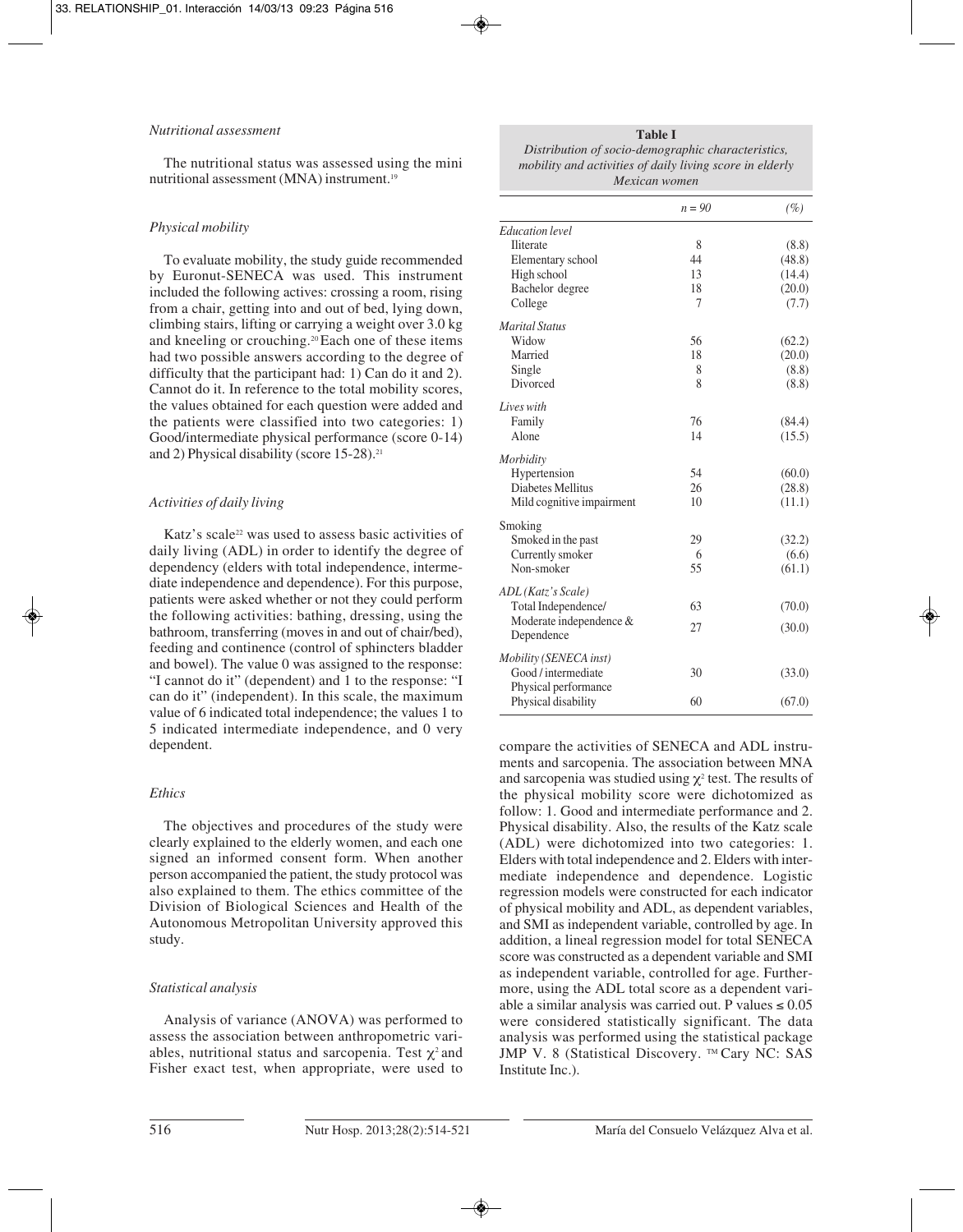|                                    |                   | $\cdots$ everet $\cdots$ theoreem themen |                   |                                 |                     |
|------------------------------------|-------------------|------------------------------------------|-------------------|---------------------------------|---------------------|
| Measure                            | Sarcopenia        | <b>Not</b><br>sarcopenia                 | Undernutrittion   | Risk of<br>undernutrition       | Normal<br>nutrition |
|                                    | $n = 37$<br>X(SD) | $n = 53$<br>X(SD)                        | $n = 14$<br>X(SD) | $n = 65$<br>$\overline{X}$ (SD) | $n = 11$<br>X(SD)   |
| Weight (kg)                        | 47.5(7.1)         | $61.2(8.8)$ **                           | 46.1(10.0)        | 56.0(10.0)                      | $60.1(7.8)$ **      |
| Hight (cm)                         | 148.5(6.5)        | 149.5(5.9)                               | 146.4(6.1)        | 148.7(6.2)                      | $153.3(5.0)*$       |
| Body mass index $(kg/m2)$          | 21.5(2.8)         | $27.3(3.3)$ **                           | 21.6(5.5)         | 25.3(4.0)                       | $25.5(2.8)$ **      |
| Mid-upper arm circumference (cm)   | 24.0(3.3)         | $29.1(3.1)$ **                           | 23.0(3.4)         | 27.4(3.9)                       | $28.2(2.5)$ **      |
| Mid- arm muscle circumference (cm) | 19.6(2.1)         | $22.5(2.0)*$                             | 19.1(2.2)         | 21.6(2.4)                       | $21.8(1.4)$ **      |
| Calf circumference (cm)            | 28.0(3.7)         | $33.6(3.3)$ **                           | 28.2(4.2)         | 31.3(4.3)                       | $34.5(3.7)$ **      |
| Tricipital skinfold (mm)           | 13.8(5.5)         | $20.9(5.8)$ **                           | 12.2(5.8)         | 18.5(6.5)                       | $20.4(5.2)$ **      |
| Bicipital skinfold (mm)            | 7.9(3.8)          | $13.9(5.9)*$                             | 7.4(5.5)          | 11.6(5.9)                       | $13.6(5.5)$ **      |
| Subescapular skinfold (mm)         | 11.7(5.0)         | $18.7(5.7)$ **                           | 10.0(6.2)         | 16.4(6.4)                       | $17.5(4.7)$ **      |
| Suprailiac skinfold (mm)           | 13.0(6.5)         | $18.9(6.6)$ **                           | 11.4(9.8)         | 17.1(6.8)                       | $17.2(7.0)**$       |
| Calf skinfold (mm)                 | 12.4(5.4)         | $20.2(6.8)$ **                           | 12.2(5.9)         | 17.0(7.1)                       | $19.7(8.0)$ **      |
| Waist circumference (cm)           | 82.9(10.6)        | $93.8(9.9)$ **                           | 79.9(20.2)        | 89.8 (10.9)                     | $90.0(8.7)$ **      |
| Hip circunference (cm)             | 93.2(8.2)         | $102.4(10.1)$ **                         | 92.1(12.2)        | 99.2(10.0)                      | $99.4(8.6)*$        |
|                                    |                   |                                          |                   |                                 |                     |

**Table II** *Mean values of anthropometric measurements according to the presence of sarcopenia and the nutritional status in elderly Mexican women*

 $\overline{X}$ (SD) Mean and standard deviation. \*\*p < 0.01; \*p < 0.05.

#### **Results**

### *Sarcopenia, undernutrition and anthropometric measurements*

A total of 90 women were evaluated, their mean age was 78.2 ( $\pm$  6.8). Table I presents the socio-demographic characteristics and the results of the ADL and mobility scores of the participants. The mean ASM and SMI were 12.2 ( $\pm$  1.6) kg, and 5.4 ( $\pm$  0.5) kg/m<sup>2</sup>, respectively. The prevalence of sarcopenia was of 41.1%. Higher muscle strength was identified in the women without sarcopenia ( $16.3 \pm 0.5$  kg) compared to those with this condition  $(12.1 \pm 0.6 \text{ kg})$ ,  $(p < 0.001)$ . The results of anthropometric characteristics by sarcopenia and nutritional status are shown in table II. Regarding the anthropometric variables, there were statistical differences in all of the measurements as related to sarcopenia ( $p < 0.01$ ), except for height ( $p >$ 0.05). Particularly, calf circumference and MUAC were lower in women with sarcopenia and undernutrition, comparing with those elderly women without these conditions.

The MNA scores showed that only 11 (12.2%) participants had a normal nutritional status, 65 (72.2%) were in risk of undernutrition and 14 (15.5%) were undernourished. Figure 1 depicts the distribution of the nutritional status by the presence of sarcopenia. A significant association between nutritional status and sarcopenia was found, the OR between undernutrition and sarcopenia was high  $(OR = 47.3)$ , controlled for aged; in the group of elderly woman with undernutri-



*Fig. 1.—Prevalence of sarcopenia according to nutritional status.*

tion 77.2% showed sarcopenia, and only 7.1% with normal nutritional status had sarcopenia ( $p < 0.001$ ).

#### *Sarcopenia and mobility*

The results of the SENECA instrument showed that 30 (33.0%) of the elderly women studied were in a good/ intermediate performance category and 60 (67.0%) in the category of disability performance mobility by sarcopenic status. Climbing stairs was associated with sarcopenia (OR =  $2.63$ , p = 0.03), controlled for age. No association was detected with other aspects of mobility as evaluated in the women studied, controlled by age (data not shown). However,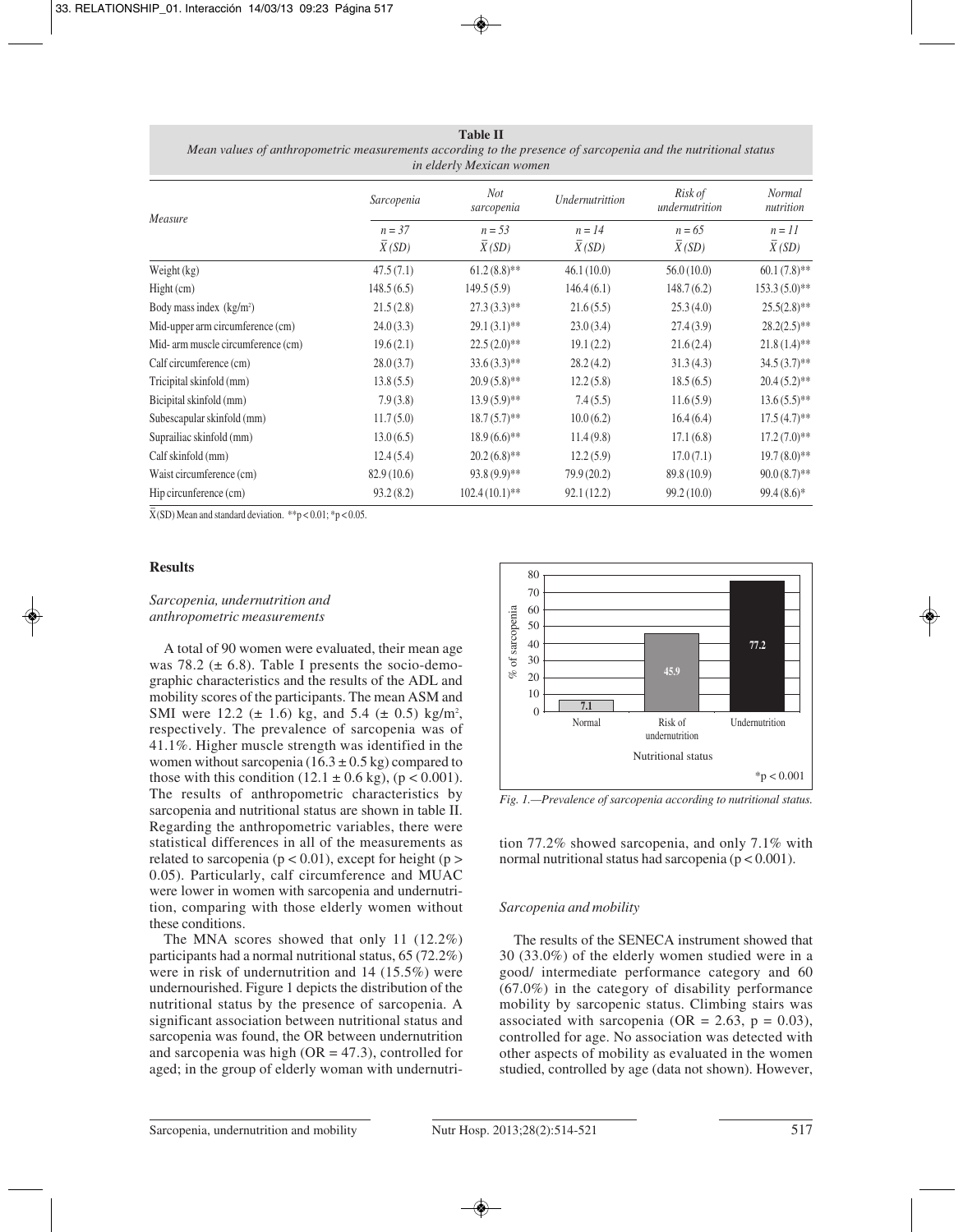| Physical mobility and activities of daily living according to the presence of sarcopenia |                      |                  |                      |                  |         |
|------------------------------------------------------------------------------------------|----------------------|------------------|----------------------|------------------|---------|
| Physical mobility (SENECA)                                                               | Sarcopenia           |                  | Without sarcopenia   |                  | $p^*$   |
|                                                                                          | $\,$                 | $(\%)$           | $\,n$                | $(\%)$           |         |
| Crossing a room<br>Can do it<br>Can not do it                                            | 32<br>5              | (86.5)<br>(13.5) | 53<br>$\theta$       | (100.0)<br>(0.0) | 0.009   |
| Rise from a chair<br>Can do it<br>Can not do it                                          | 28<br>9              | (75.7)<br>(24.3) | 50<br>3              | (94.3)<br>(5.7)  | 0.010   |
| Get into and out of bed<br>Can do it<br>Can not do it                                    | 31<br>6              | (83.8)<br>(16.2) | 53<br>$\theta$       | (100.0)<br>(0.0) | 0.004   |
| Lying down<br>Can do it<br>Can not do it                                                 | 31<br>6              | (42.0)<br>(16.2) | 53<br>$\theta$       | (100.0)<br>(0.0) | 0.004   |
| Climbing stairs<br>Can do it<br>Can not do it                                            | 17<br>20             | (46.0)<br>(54.0) | 39<br>14             | (73.6)<br>(26.4) | 0.008   |
| To lift or carry a weight over 3 kg<br>Can do it<br>Can not do it                        | 9<br>28              | (24.3)<br>(75.7) | 19<br>34             | (35.8)<br>(64.2) | 0.360   |
| Kneel or crouch<br>Can do it<br>Can not do it                                            | 8<br>29              | (21.6)<br>(78.4) | 19<br>34             | (35.9)<br>(64.1) | 0.147   |
| Good and intermediate physical performance<br>Physical disability                        | 9<br>28              | (24.3)<br>(75.7) | 21<br>32             | (39.6)<br>(60.4) | 0.126   |
|                                                                                          | Sarcopenia           |                  | Without sarcopenia   |                  |         |
| Basic activities of daily living (Katz scale)                                            | $\,$                 | $(\%)$           | $\,n$                | $(\%)$           | $\,p\,$ |
| <b>Bathing</b><br>Independent<br>Dependent                                               | 29<br>8              | (78.4)<br>(21.6) | 51<br>$\mathfrak{2}$ | (96.2)<br>(3.8)  | 0.014   |
| Dressing<br>Independent<br>Dependent                                                     | 31<br>6              | (83.8)<br>(16.2) | 51<br>$\mathfrak{2}$ | (96.2)<br>(3.8)  | 0.060   |
| Toileting (goes and uses the toilet)<br>Independent<br>Dependent                         | 33<br>$\overline{4}$ | (89.2)<br>(10.8) | 50<br>3              | (94.3)<br>(5.7)  | 0.440   |
| Transferring from a chair/bed<br>Independent<br>Dependent                                | $28\,$<br>9          | (75.7)<br>(24.3) | $50\,$<br>3          | (94.3)<br>(5.7)  | 0.024   |
| Continence (control of sphincters bladder/bowel)<br>Independent<br>Dependent             | 36<br>1              | (97.3)<br>(2.7)  | 49<br>4              | (92.4)<br>(7.6)  | 0.645   |
| Feeding<br>Independent<br>Dependent                                                      | 34<br>3              | (91.9)<br>(8.1)  | 53<br>$\theta$       | (100.0)<br>(0.0) | 0.066   |
| Katz index score<br>Independent<br>Dependendent                                          | 13<br>24             | (35.1)<br>(64.9) | $50\,$<br>3          | (94.3)<br>(5.7)  | 0.001   |

| <b>Table III</b>                                                                        |
|-----------------------------------------------------------------------------------------|
| Physical mobility and activities of daily living according to the presence of sarcopeni |

 $\overline{\chi^{2*}}$  Pearson's chi-square, or Fisher exact test.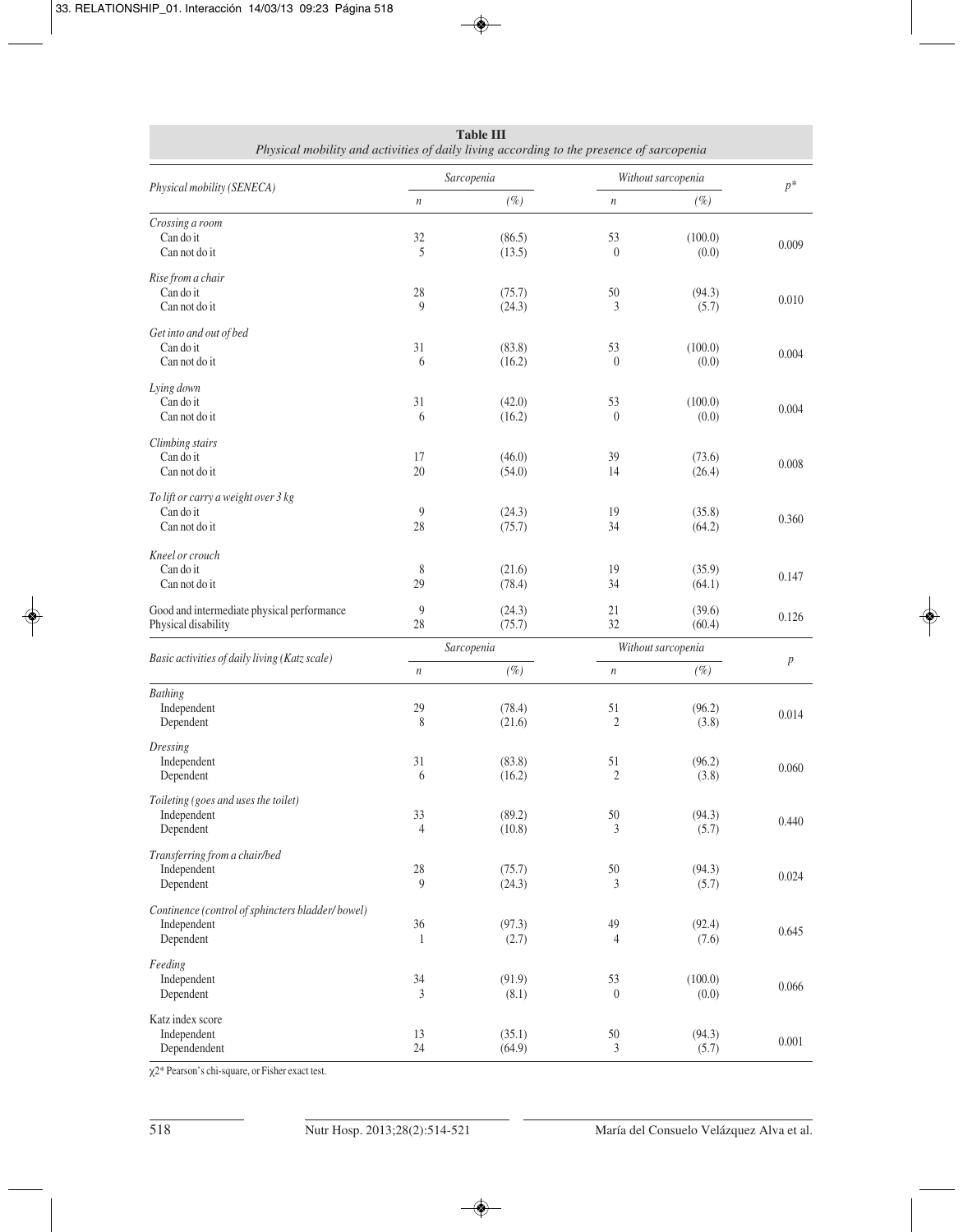considering the total SENECA score, a significant association was found with sarcopenia (mean score was 16.3 for women without sarcopenia and 18.3 for women with sarcopenia,  $(p = 0.04)$ . In addition, the linear regression model coefficient showed that for each unit increase in the SMI, a decrease of -2.35 in the total score SENECA was found ( $p < 0.02$ ), controlled for age.

#### *Sarcopenia and basic activities of daily living*

Based on the Katz's scale, 63 (70.0%) of the elderly women were independent and 27 (30.0%) showed intermediate independence/total dependence (table I). Table III shows the distribution of patients with and without sarcopenia by each activity of daily living in the Katz's score. The logistic regression model results for each single activity, showed no significant association with respect to sarcopenia, as controlled for age (data not shown). However, considering the total ADL score, an association with sarcopenia was found, 64.9% of the patients with intermediate independence /dependence had sarcopenia, while 35.1% of patients with independence had this condition  $[OR = 3.31]$ , (95%CI (1.26, 8.71)),  $p < 0.013$ ]. Also, the linear regression model coefficient showed that for one unit increase in the SMI a decrease of -0.42 in the Katz total score was found  $(p < 0.01)$ , controlled for age.

# **Discussion**

In the Mexican elderly women studied the prevalence of sarcopenia was  $41\%$ . In a previous report<sup>23</sup> of Mexico City community-dwelling elderly women, the prevalence of sarcopenia was 48.5%, and the criteria to assess sarcopenia was the European Working Group on sarcopenia in older people (EWGSOP)<sup>7</sup>. The difference in criteria applied to diagnose sarcopenia may contribute to the difference detected in the prevalence. The prevalence found in these studies is higher than the result found by Baumgartner in a group of Hispanic women in New Mexico, USA (prevalence of 35.3%).<sup>9</sup> In addition, the Baumgartner's equation used herein has been applied in previous investigations and the prevalece reported has ranged from 10% to 52%.24,25,26 The prevalence of sarcopenia varies widely, depending on the population studied, definition and methods applied (technique used to measure skeletal mass, cut-off point for muscle mass, etc.) in an attempt to diagnose this condition.27,28 More studies are requiere to identify the diagnostic criteria of sarcopenia, that allows the best correlation with the clinical findings and also with the patient's functional capability.

About 15% of the participants in the present study showed undernutrition, according with the MNA resutls. This prevalence was higher than that which was identifed in patients that were admitted to a private

hospital in Mexico City; where 7% showed undernutrition.16 This difference may be attributed to the lower socioeconomic status of the patients that were included in the present study, who were selected from the outpatient clinic at a government hospital in Mexico City. In other countries, such as Spain the prevalence of undernutrition in elderly people reported, varied widely from 8% to 31% (assessed by the MNA).29,30 The MNA is a well recognized tool to assess nutritional status.<sup>31</sup> There is an important difference in the prevalence of undernutrition in the various elderly groups and it is difficult to compare the results due to the various definitions and methods used to assess this conditon. Undernutrition in the elderly is a common and important clinical entitity that should be diagnosed early on.32 The elderly women that showed undernutrion had a high prevalence of sarcopenia. Consistent with this information, a Turkish study of institutionalized male residents, also reported that sarcopenia was associated with low nutritional status.<sup>17</sup>

Our results indicated an association between anthropometric characteristics and sarcopenia. Older women identified with sarcopenia had lower anthropometric values, particularly in calf circumference (CC) average was below the recommended value (31 cm).<sup>33</sup> Accordingly, French studies have shown that elderly women identified with sarcopenia had lower anthropometric values, calf circumference has correlatated with appendicular skeletal muscle mass  $(r = 0.63)$ .<sup>26</sup> Also, French elderly women who showed a low calf circumference, presented greater movement difficulties than women with normal CC.<sup>34</sup> In the present study low MAMC measurements were associated with poor nutritional status and sarcopenia. Similarly, Landi et al.,<sup>35</sup> who studied Italian elders, observed that the highest MAMC values were found among older adults that showed good performance of ADL. In addition, an association has been identified between MAMC and functionality and MAMC has been related with the risk of falls in elderly people.4 Also, in a study carried out in institutionalized Japanese elders, calf circumference was lower in bedridden persons as compared with the independent elderly.36

# *Sarcopenia and mobility*

More than half of the women evaluated in this study had physical disabilities. Sarcopenia was associated with the inability to climb stairs. Elderly women with sarcopenia were about two times as likely to have difficulties in climbing of stairs, as compared to those without sarcopenia. Similarly, the results of the Framingham study indicated that elderly women with sarcopenia had a greater risk of inability to climb stairs, and also had a greater limitation in their mobility than did the non-sarcopenic women.37 In addition, the regression model showed that lower ASM/m2 scores were associated with higher difficulties in physical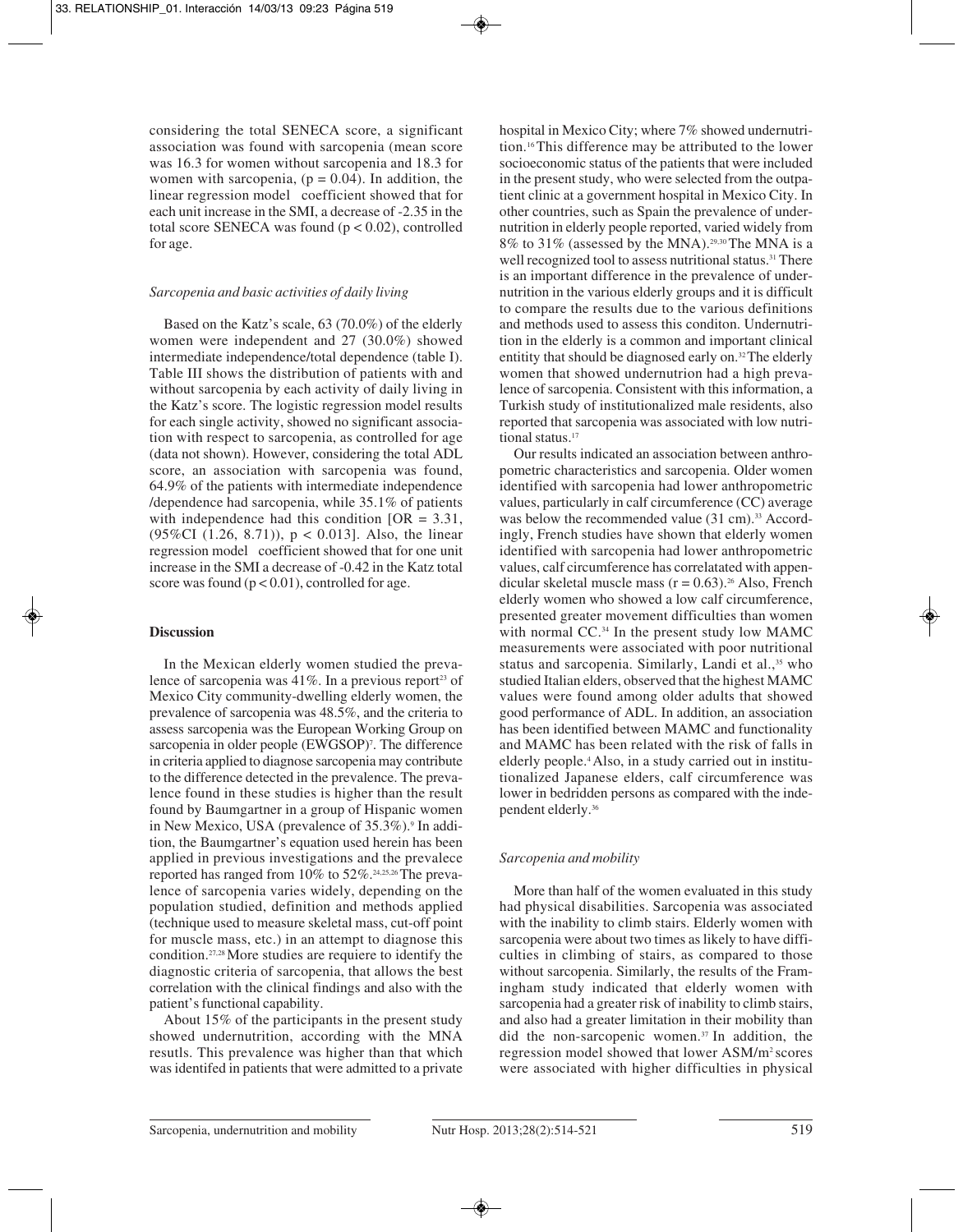mobility. Accordingly, Reid et al.<sup>38</sup> concluded that the decrease in skeletal muscle mass, in lower extremities, was associated with lower physical performance.

#### *Sarcopenia and basic activities of daily living*

The results of the Katz scale showed that more than half of the patients with intermediate independence and dependence had sarcopenia. In addition, the regression model showed that lower SMI were associated with higher disability scores. Consistent with these findings, a significant association was identified between ability to perform instrumental activities of daily living and fat free mass in institutionaled Turkish elderly; however, the authors did observe a negative relationship between sarcopenia and ADL; similarly, in the present some study individual ADL did not show a significant association with sarcopenia.<sup>17</sup>

Further studies are needed to understand the impact of sarcopenia in undernutrition, mobility and basic activities of daily living.

#### *Limitations of the study*

Among the limitations of this study, are those related to its cross-sectional design that does not allow identifying causal relationships. Another limitation could be related to the method that was selected to define sarcopenia (Baumgarner's equation) because it has not been validated in Mexican elders. However, applying this definition it was possible to observe an association between this condition and nutritional status, physical mobility and daily living activities among the elderly women studied.

#### **Conclusions**

The group of elderly women with sarcopenia had a higher prevalence of undernutrition, than did the group without sarcopenia. Calf and mid-arm muscle circumferences showed a significant association with sarcopenia. Older women with sarcopenia had more difficulties in physical mobility, particularly climbing stairs. Sarcopenia was also associated with the disability to perform daily living activities. Early diagnosis of both sarcopenia and undernutrition are important in the integral evaluation of the geriatric patient.

### **References**

- 1. Rosenberg IH. Sarcopenia: Origins and clinical relevance. *J Nutr* 1997; 127; (5 Suppl.): 990S-991S.
- 2. Visser M, Schaap LA. Consequences of sarcopenia. *Clin Geriatr Med* 2011; 27: 387-99. doi: 10.1016/j.cger.2011. 03.006.
- 3. Rolland Y, Czerwinski S, Abellan Van Kan G, Morley JE, Cesari M, Onder G, Woo J, Baumgartner R, Pillard F, Boirie Y, Chumlea WM, Vellas B. Sarcopenia: its assessment, etiology, pathogenesis, consequences and future perspectives. *J Nutr Health Aging* 2008; 12: 433-50.
- 4. Landi F, Liperoti R, Russo A, Giovannini S, Tosato M, Capoluongo E, Bernabei R, Onder G. Sarcopenia and a risk factor for falls in elderly individuals: results from the iLSIRENTE study. *Clin Nutr* 2012. doi:10.1016/j.clnu2012.02.007
- 5. Fielding RA, Vellas B, Evans WJ, Bhasin S, Morley JE, Newman AB, Abellan van Kan G, Andrieu S, Bauer J, Breuille D, Cederholm T, Chandler J, De Meynard C, Donini L, Harris T, Kannt A, Keime Guibert F, Onder G, Papanicolaou D, Rolland Y, Rooks D, Sieber C, Souhami E, Verlaan S, Zamboni M. Sarcopenia: an undiagnosed condition in older adults. Current consensus definition: prevalence, etiology, and consequences. International working group on sarcopenia. *J Am Med Dir Assoc* 2011; 12: 249-56.
- 6. Serra Rexach JA. Consecuencias clínicas de la sarcopenia. *Nutr Hosp* 2006; 21 (Suppl.3): 26-50.
- 7. Cruz-Jentoft AJ, Baeyens JP, Bauer JM, Boirie Y, Cederholm T, Landi F, Martin FC, Michel JP, Rolland Y, Schneider SM, Topinková E, Vandewoude M, Zamboni M. European Working Group on Sarcopenia in older People. Sarcopenia: European consensus on definition and diagnosis: Report of the European Working Group on sarcopenia in older People. *Age Ageing* 2010; 39: 412-23.
- 8. Gallagher D, Visser M, De Meersman RE, Sepúlveda D, Baumgartner RN, Pierson RN, Harris T, Heymsfield SB. Appendicular skeletal muscle mass: effects of age, gender, and ethnicity. *J Appl Physiology* 1997; 83: 229-39*.*
- 9. Baumgartner RN, Koehler KM, Gallagher D, Romero L, Heymsfield SB, Ross RR, Garry PJ, Lindeman RD. Epidemiology of sarcopenia among the elderly in New Mexico. *Am J Epidemiol* 1998; 147: 755-63.
- 10. Taekema DG, Gussekloo J, Maier AB, Westendorp RG, de Craen AJ. Handgrip strength as a predictor of functional, psychological and social health. A prospective populationbased study among the oldest old. *Age Ageing* 2010; 39: 331-7.
- 11. Thomas DR. Loss of skeletal muscle mass in aging: examining the relationship of starvation, sarcopenia and cachexia. *Clin Nutr* 2007; 26: 389-99.
- 12. Robinson S, Cooper C, Sayer A. Nutrition and sarcopenia: a review of the evidence and implications for preventive strategies. *J Aging Res* 2012; doi: 10.1155/2012/510801.
- 13. Chernoff R. Nutrition and health promotion in older adults. *J Gerontol A Biol Med Sci* 2001; 56: 47-53.
- 14. Velázquez-Alva MC, Rodríguez SG. Desnutrición en las personas de edad avanzada. *Nut Clin* 2003; 6: 70-9.
- 15. Reyes JG, Zúñiga AS, Cruz MG. Prevalencia de desnutrición del adulto mayor al ingreso hospitalario. *Nutr Hosp* 2007; 22: 702-9.
- 16. Lara-Pulido A, Guevara-Cruz M. Malnutrition and associated factors in elderly hospitalized. *Nut Hosp* 2012; 27: 652-5.
- 17. Bahat G, Saka B, Tufan F, Akin S, Sivrikaya S, Yucel N, Erten N, Karan M. Prevalence of sarcopenia and its association with functional and nutritional status among male residents in a nursing home in Turkey. *Aging Male* 2010; 13: 211-4.
- 18. Eveleth PB, Andres R, Chumlea WC, Eiben O, Ge K, Harris T, Heymsfield SB, Launer LJ, Rosenberg IH, Solomons NW, Svanborg A, van Staveren W, Vellas B. Uses and interpretation of anthropometry in the elderly for the assessment of physical status. Report to the nutrition unit of the World Health Organization: the Expert Subcommittee on the Use and Interpretation of Anthropometry in the Elderly. *J Nutr Health Aging* 1998; 2: 5-17.
- 19. Guigoz Y, Vellas B, Garry PJ. Assessing the nutritional status of the elderly: The Mini Nutritional Assessment as part of the geriatric evaluation. *Nutr Rev* 1996; 54 (1 Pt 2): S59-65.
- 20. Van't Hof MA, Hautvast JG, Schroll M, VlachonikolisI G. Design, methods and participation. Euronut SENECA investigators. *Eur J Clin Nutr* 1991; 45: 5-22.
- 21. van Staveren WA, de Groot LC, Burema J, de Graaf C. Energy balance and health in SENECA participants. Survey in Europe